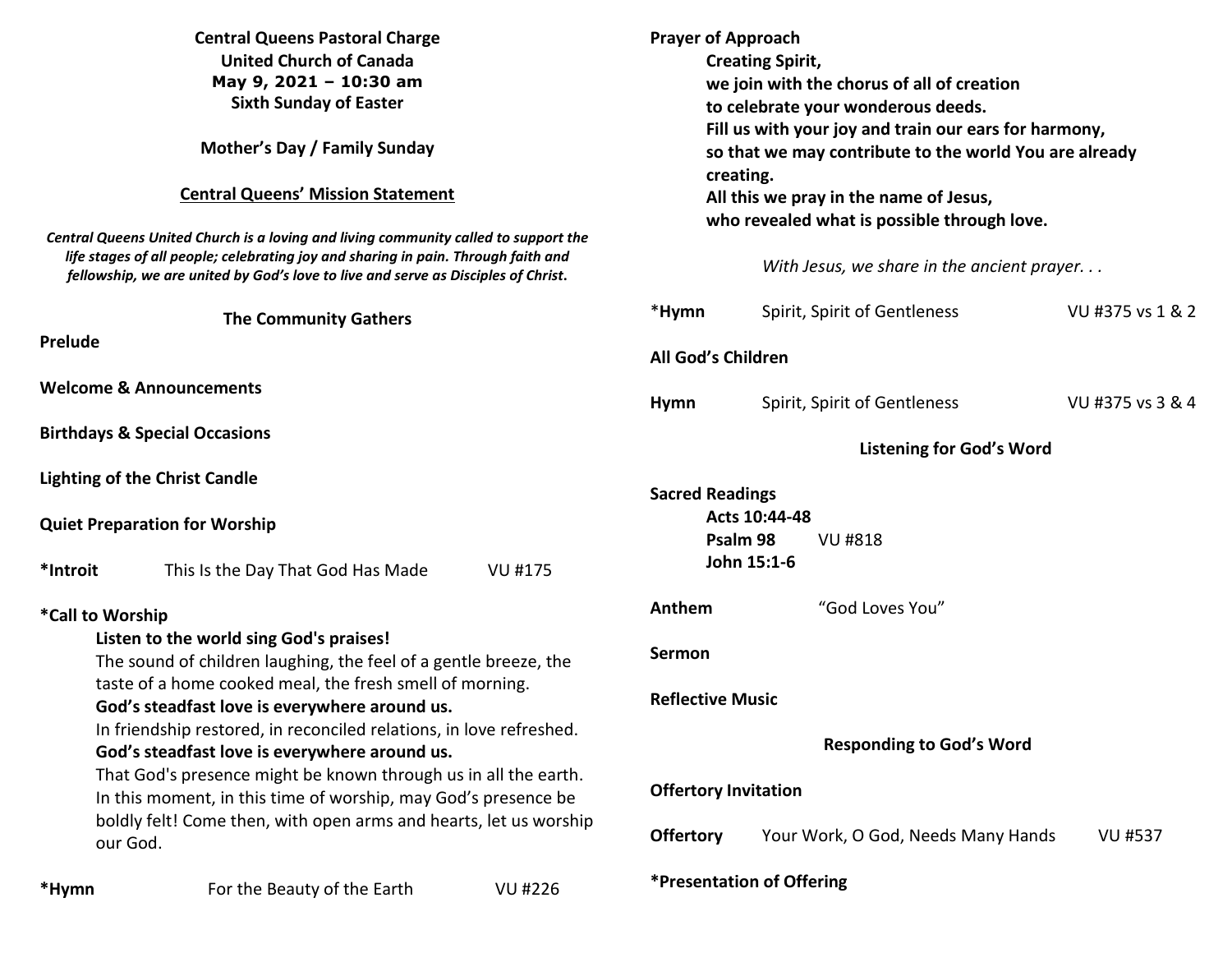### **\*Offertory Prayer**

**In deep gratitude for life and for all the blessings that come from you, we offer back to you some measure of what we have been given. Accept our offerings and use them and use us for the building up of your reign in this world. Amen**

## **Prayers of Thanksgiving and Intercession**

\*Hymn Oh a Song Must Rise MV #142

### **\*Blessing**

 "You did not choose me but I chose you. And I appointed you to go and bear fruit, fruit that will last. This is my commandment, that you love one another as I have loved you. I have said these things to you so that my job may be in you and that your job may be complete. Go and be that love in the world!" **Thanks be to God, Amen.**

# **\*Choral Amen**

| *Choral Benediction                        | Go Now in Peace               | VU #964 |  |  |  |
|--------------------------------------------|-------------------------------|---------|--|--|--|
| Postlude<br>* Please stand as you are able |                               |         |  |  |  |
| <b>Ministers</b>                           | All of us                     |         |  |  |  |
|                                            |                               |         |  |  |  |
| Clergy                                     | <b>Rev Greg Davis</b>         |         |  |  |  |
| <b>Office Hours</b>                        | Tuesday, Wednesday & Thursday |         |  |  |  |
|                                            | $9$ am $-12$ pm               |         |  |  |  |
| Office Phone                               | 902-964-2291                  |         |  |  |  |
| Email                                      | minister@cquc.ca              |         |  |  |  |
| <b>Ministry of Music</b>                   | <b>Kirk Neville</b>           |         |  |  |  |
| Website                                    | https://cquc.ca/index.htm     |         |  |  |  |
| Phone                                      | 902-786-9222                  |         |  |  |  |
| Email                                      | nevillevurry1@hotmail.com     |         |  |  |  |
|                                            |                               |         |  |  |  |

### **Church Office**

| Office Hours | Wednesday & Thursday |
|--------------|----------------------|
|              | $9$ am $-12$ pm      |
| Phone        | 902-964-2221         |
| Email        | office@cquc.ca       |
|              |                      |

**Warm Welcome to All** – We are glad you are here as a visitor, a seeker,someone looking for a new church home, or as a regular worshiper. All are welcome.

**Today's Bulletins** are placed in memory of Rev. Charles Wagner. Remembered by Central Queens Musical Friends.

# **Life and Work of Our Church**

**Greg's Office Hours:** Tuesday, Wednesday and Thursday from 9 am – 12 pm. If anyone is in the hospital or would like a visit from Greg, please call him at 902-964-2291. If you wish to meet with Greg outside the scheduled hours, please call 902-964-2291 or email minister@cquc.ca for an appointment.

**In-Church Services:** Registration is **required**. To registration, please call 902-964-2221 or email office@cquc.ca. Masks **are required**. If you are registering **after 12 pm Thursday**, please text or call Velda at 902-940- 7674.

**E-Transfers** – Central Queens United Church is now set up to accept E-Transfers. If you wish to give your offerings through E-Transfer, please send via email to veldabertram@gmail.com.

**Food Bank** –Please remember to continue your support for the Food Bank with non-perishable food items. You can drop them off any Sunday or during the week in the wooden box at the church entrance.

**FundScrip** –Next order date will be May 16<sup>th</sup>. You can reach Janet by email (jhowes1969@gmail.com) or by phone (902-393-1527). Ordering will be every 2 weeks. E-transfers accepted.